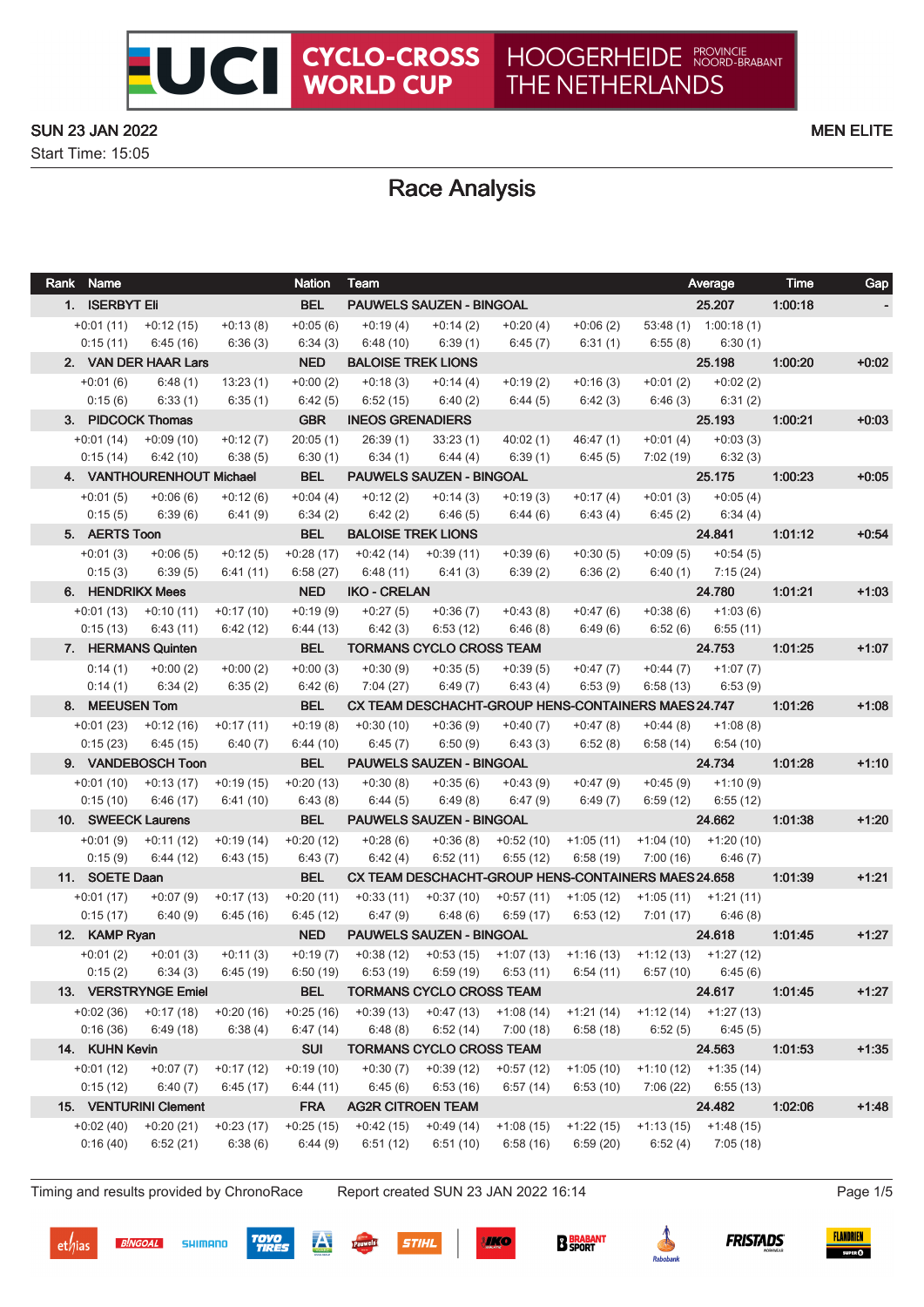Start Time: 15:05

# Race Analysis

UCI CYCLO-CROSS

| Rank Name                   |                          |                         | <b>Nation</b>          | Team                                                                                |                                         |                                                     |                         |                          | Average                                         | <b>Time</b> | Gap     |
|-----------------------------|--------------------------|-------------------------|------------------------|-------------------------------------------------------------------------------------|-----------------------------------------|-----------------------------------------------------|-------------------------|--------------------------|-------------------------------------------------|-------------|---------|
| 16. ADAMS Jens              |                          |                         | <b>BEL</b>             |                                                                                     |                                         |                                                     |                         |                          | 24.317                                          | 1:02:31     | $+2:13$ |
|                             | $+0.01(18) +0.20(23)$    | $+0:37(24)$             | $+0:43(22)$            | $+1:02(17)$                                                                         | +1:11 (17)                              | $+1:22(16)$ $+1:34(16)$ $+1:33(16)$ $+2:13(16)$     |                         |                          |                                                 |             |         |
| 0:15(18)                    | 6:53(23)                 | 6:52(26)                | 6:48(18)               | 6:53(16)                                                                            | 6:53(17)                                | 6:50(10)                                            | 6:57(14)                |                          | $7:00(15)$ $7:10(21)$                           |             |         |
| 17. RUEGG Timon             |                          |                         | <b>SUI</b>             | <b>CROSS TEAM LEGENDRE</b>                                                          |                                         |                                                     |                         |                          | 24.243                                          | 1.02.42     | $+2:24$ |
|                             | $+0.02(28)$ $+0.33(30)$  | $+0:47(25)$             | $+0.53(24)$            | $+1:11(22)$                                                                         | +1:19 (20)                              |                                                     |                         |                          | $+1:37(17)$ $+2:04(19)$ $+1:56(17)$ $+2:24(17)$ |             |         |
| 0:16(28)                    | 7:05 (30)                | 6:49(22)                | 6:48(15)               | 6:52(14)                                                                            | 6:52(13)                                | 6:57 (13)                                           | 7:12 (26)               |                          | $6:53(7)$ $6:58(15)$                            |             |         |
| 18. TURNER Ben              |                          |                         | <b>GBR</b>             | <b>INEOS GRENADIERS</b>                                                             |                                         |                                                     |                         |                          | 24.212                                          | 1:02:47     | $+2:29$ |
|                             | $+0.01(26)$ $+0.18(20)$  | $+0:27(19)$             | $+0:37(19)$            | +1:02 (18)                                                                          | $+1:12(19)$                             |                                                     | $+1:37(18)$ $+2:04(20)$ |                          | $+2:01(18)$ $+2:29(18)$                         |             |         |
| 0:15(26)                    | 6:51(20)                 | 6:44 (14)               | 6:52(20)               | 6:59(22)                                                                            | 6:54(18)                                | 7:04 (20)                                           | 7:12 (25)               |                          | $6:58(11)$ $6:58(16)$                           |             |         |
|                             | 19. ORTS LLORET Felipe   |                         | <b>ESP</b>             | <b>BURGOS-BH</b>                                                                    |                                         |                                                     |                         |                          | 24.154                                          | 1:02:56     | $+2:38$ |
|                             | $+0.01(16) +0.12(14)$    | $+0:30(21)$             | $+0:44(23)$            | $+1:03(21)$                                                                         | +1:20 (21)                              | $+1:38(19)$                                         | $+2:01(18)$             | $+2:01(19)$              | $+2:38(19)$                                     |             |         |
| 0:15(16)                    | 6:45 (13)                | 6:53(27)                | 6:56(25)               | 6:53 (17)                                                                           | 7:01 (20)                               | 6:57(15)                                            | 7:08(24)                |                          | 7:01 (18) 7:07 (20)                             |             |         |
| 20. MEISEN Marcel           |                          |                         | <b>GER</b>             |                                                                                     |                                         |                                                     |                         |                          | 24.092                                          | 1:03:06     | $+2:48$ |
|                             | $+0.01(19) +0.37(33)$    | $+0.53(31)$             | $+1:06(29)$            | +1:23 (24)                                                                          | $+1:42(23)$                             | $+2:14(22)$                                         | +2:26 (24) +2:21 (22)   |                          | $+2:48(20)$                                     |             |         |
| 0:15(19)                    | 7:10 (35)                | 6:51(24)                | 6:55(23)               | 6:51 (13)                                                                           | 7:03 (23)                               | 7:11 (26)                                           | 6:57(16)                | 6:56(9)                  | 6:57(14)                                        |             |         |
|                             | 21. BAESTAENS Vincent    |                         | <b>BEL</b>             |                                                                                     |                                         | CX TEAM DESCHACHT-GROUP HENS-CONTAINERS MAES 24.071 |                         |                          |                                                 | 1.03.09     | $+2:51$ |
| $+0:01(15)$                 | $+0:07(8)$               | $+0:13(9)$              | $+0:23(14)$            | $+0.45(16)$                                                                         | $+1:12(18)$                             | $+1:42(20)$                                         | +2:01 (17)              | $+2:18(21)$              | $+2:51(21)$                                     |             |         |
| 0:15(15)                    | 6:40(8)                  | 6:41(8)                 | 6:52(22)               | 6:56(20)                                                                            | 7:11(29)                                | 7:09(24)                                            | 7:04 (22)               | 7:18 (30)                | 7:03(17)                                        |             |         |
| 22. MEIN Thomas             |                          |                         | <b>GBR</b>             | <b>TORMANS CYCLO CROSS TEAM</b>                                                     |                                         |                                                     |                         |                          | 24.003                                          | 1.03.20     | $+3:02$ |
| $+0:01(21)$                 | +0:18 (19)               | $+0.26(18)$             | $+0:37(18)$            | $+1:02(19)$                                                                         | $+1:11(16)$                             |                                                     | $+1:49(21)$ $+2:11(21)$ | +2:15 (20)               | $+3:02(22)$                                     |             |         |
| 0:15(21)                    | 6:51 (19)                | 6:43(13)                | 6:53(21)               | 6:59(23)                                                                            | 6:53(15)                                | 7:17(31)                                            | 7:07 (23)               | 7:05(21)                 | 7:17 (26)                                       |             |         |
| 23. LILLO Dario             |                          |                         | <b>SUI</b>             |                                                                                     |                                         | CX TEAM DESCHACHT-GROUP HENS-CONTAINERS MAES 23.997 |                         |                          |                                                 | 1:03:21     | $+3:03$ |
| $+0.03(52)$                 | +0:31 (29)               | $+0:47(26)$             | $+0.53(25)$            | $+1:31(26)$                                                                         | +1:50 (25)                              | +2:14 (24)                                          | +2:26 (23)              | +2:27 (23)               | $+3:03(23)$                                     |             |         |
| 0:17(52)                    | 7:02 (29)                | 6:51(23)                | 6:48(16)               | 7:12(34)                                                                            | 7:03 (22)                               | 7:03 (19)                                           | 6:57(15)                | 7:02 (20)                | 7:06 (19)                                       |             |         |
|                             | 24. VANDEPUTTE Niels     |                         | <b>BEL</b>             | <b>ALPECIN - FENIX</b>                                                              |                                         |                                                     |                         |                          | 23.839                                          | 1.03.46     | $+3:28$ |
| $+0:01(4)$                  | +0:11 (13)               | $+0.29(20)$             | $+0:43(21)$            | +1:15 (23)                                                                          |                                         | +1:42 (22) +2:14 (23) +2:24 (22)                    |                         |                          | $+2:37(24)$ $+3:28(24)$                         |             |         |
| 0:15(4)                     | 6:44 (14)                | 6:53(28)                | 6:56(24)               | 7:06 (30)                                                                           | 7:11(30)                                | 7:11 (27)                                           | 6:55(13)                | 7:14 (27)                | 7:21 (29)                                       |             |         |
|                             | 25. VAN LIEROP Danny     |                         | <b>NED</b>             |                                                                                     |                                         |                                                     |                         |                          | 23.771                                          | 1.03:57     | $+3:39$ |
|                             | $+0.02(44)$ $+0.30(27)$  | $+0.49(28)$             | $+1:05(27)$            | $+1:31(25)$                                                                         | $+1:48(24)$                             | +2:14 (25)                                          | $+2:31(25)$             |                          | $+2:44(25)$ $+3:39(25)$                         |             |         |
| 0:16(44)<br>26. MENUT David | 7:02(27)                 | 6:54(31)                | 6:58(26)<br><b>FRA</b> | 7:00 (24)                                                                           | 7:01 (21)<br><b>CROSS TEAM LEGENDRE</b> | 7:05 (21)                                           | 7:02 (21)               | 7:14 (28)                | 7:25 (31)<br>23.655                             | 1:04:16     | $+3:58$ |
|                             |                          |                         | $+1:14(33)$            | $+1:40(30)$                                                                         |                                         |                                                     | $+3:04(27)$             |                          |                                                 |             |         |
| $+0.02(34)$<br>0:16(34)     | $+0.39(37)$<br>7:11 (37) | $+0.59(35)$<br>6:55(30) | 6:57(28)               | 7:00(25)                                                                            | $+2:03(28)$<br>7:07(25)                 | $+2:33(26)$<br>7:09 (23)                            | 7:16(30)                | $+3:12(26)$<br>7:09 (24) | $+3:58(26)$<br>7:16 (25)                        |             |         |
| 27. KONWA Marek             |                          |                         | <b>POL</b>             |                                                                                     |                                         |                                                     |                         |                          | 23.627                                          | 1:04:20     | $+4:02$ |
|                             | $+0.01(24)$ $+0.20(22)$  | +0:47 (27)              |                        | $+1:05(28)$ $+1:31(27)$ $+2:04(29)$ $+2:34(29)$ $+3:05(28)$ $+3:12(27)$ $+4:02(27)$ |                                         |                                                     |                         |                          |                                                 |             |         |
| 0:15(24)                    | 6:53 (22)                | 7:02 (40)               | 7:00(33)               | 7:00 (26)                                                                           | 7:17 (36)                               | 7:09 (25)                                           | 7:16 (29)               |                          | $7:08(23)$ $7:20(28)$                           |             |         |
| 28. GODRIE Stan             |                          |                         | <b>NED</b>             |                                                                                     |                                         |                                                     |                         |                          | 23.590                                          | 1.04.27     | $+4:09$ |
|                             | $+0.02(30)$ $+0.27(26)$  | $+0:50(29)$             | $+1:07(31)$            | $+1:53(31)$                                                                         | $+2:18(31)$                             | $+3:06(31)$                                         | $+3:18(29)$             | $+3:28(29)$              | $+4:09(28)$                                     |             |         |
| 0:16(30)                    | 6:59(26)                 | 6:58(34)                | 6:59(32)               | 7:20(44)                                                                            | 7:09 (27)                               | 7:27(38)                                            | 6:57(17)                | 7:11 (26)                | 7:11 (22)                                       |             |         |
| 29. BOROS Michael           |                          |                         | <b>CZE</b>             | <b>ELKOV - KASPER</b>                                                               |                                         |                                                     |                         |                          | 23.484                                          | 1.04.44     | $+4:26$ |
| $+0:01(22)$                 | $+0.38(36)$              | $+0.58(32)$             | $+1:14(32)$            | $+1:37(29)$                                                                         | $+1:59(27)$                             | $+2:34(28)$                                         | $+3:04(26)$             | $+3:27(28)$              | $+4:26(29)$                                     |             |         |
| 0:15(22)                    | 7:11 (36)                | 6:55(29)                | 6:58(30)               | 6:57(21)                                                                            | 7:06(24)                                | 7:14 (29)                                           | 7:15(28)                | 7:24 (34)                | 7:29 (36)                                       |             |         |
| 30. DORIGONI Jakob          |                          |                         | <b>ITA</b>             |                                                                                     |                                         | SELLE ITALIA - GUERCIOTTI - ELITE                   |                         |                          | 23.410                                          | 1:04:56     | $+4:38$ |
| $+0.02(35)$                 | $+0:23(25)$              | $+0:37(23)$             | $+0.43(20)$            | $+1:02(20)$                                                                         | +1:50 (26)                              | $+2:34(27)$                                         | $+3:33(30)$             | $+3:55(30)$              | $+4:38(30)$                                     |             |         |
| 0:16(35)                    | 6:55(24)                 | 6:49(21)                | 6:48(17)               | 6:53(18)                                                                            | 7:32(47)                                | 7:23(37)                                            | 7:44 (43)               | 7:23 (32)                | 7:13 (23)                                       |             |         |
|                             |                          |                         |                        |                                                                                     |                                         |                                                     |                         |                          |                                                 |             |         |

Timing and results provided by ChronoRace Report created SUN 23 JAN 2022 16:14 Page 2/5

**BINGOAL** 

 $et/$ ias



**STIHL** 







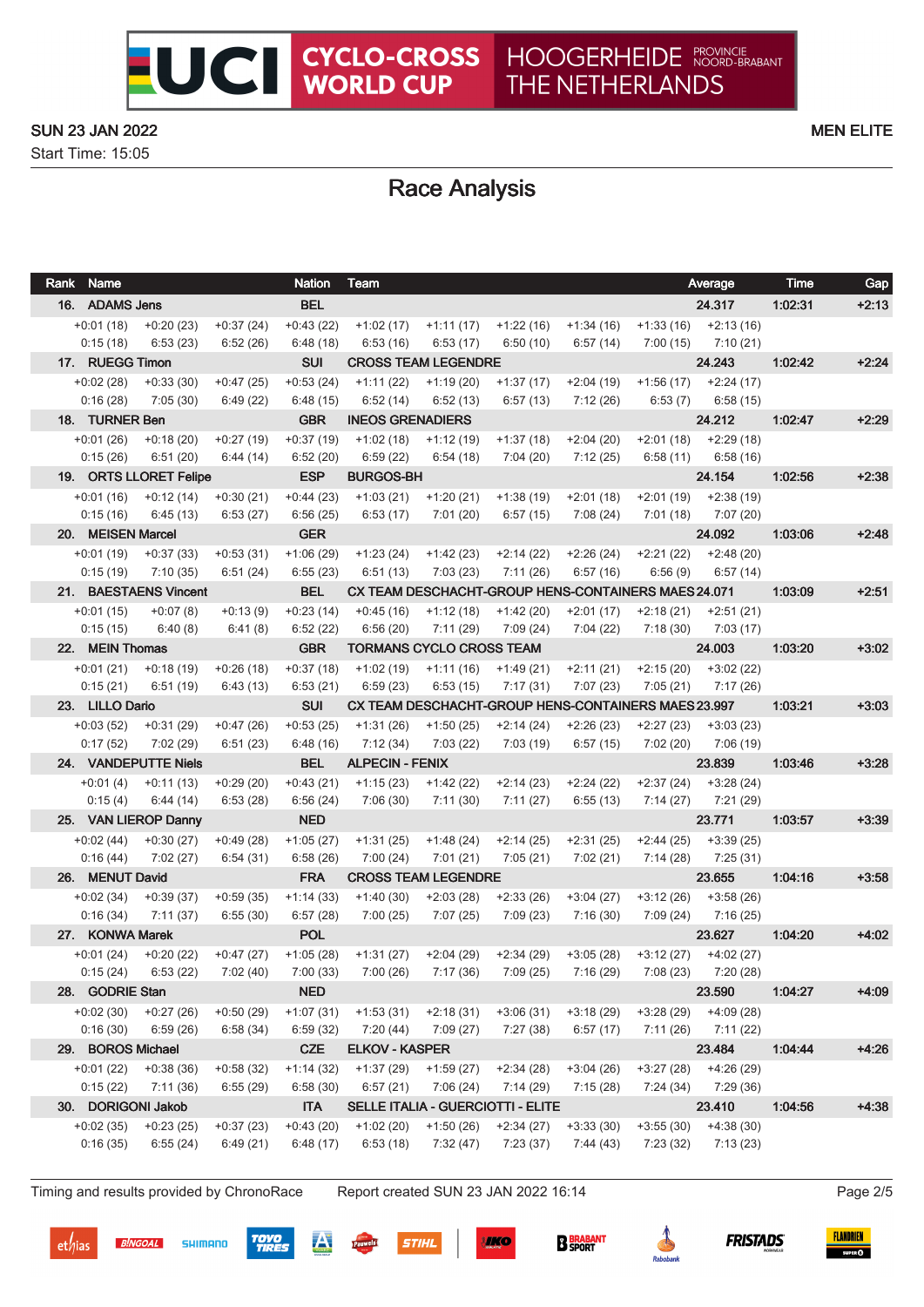Start Time: 15:05

## Race Analysis

UCI CYCLO-CROSS

| Rank Name                  |                                      |                                     | <b>Nation</b>           | Team                                                        |                                 |                                          |                          | Average                 | <b>Time</b> | Gap     |
|----------------------------|--------------------------------------|-------------------------------------|-------------------------|-------------------------------------------------------------|---------------------------------|------------------------------------------|--------------------------|-------------------------|-------------|---------|
| 31. VERBURG Luke           |                                      |                                     | <b>NED</b>              | <b>ABLOC CT</b>                                             |                                 |                                          |                          | 23.383                  | 1:05:01     | $+4.43$ |
|                            | $+0.01(20)$ $+0.30(28)$              | $+0.58(34)$                         | $+1:27(37)$             | $+2:02(35)$                                                 | $+2:37(37)$                     | $+3:14(33)$                              | +3:47 (33)               | $+3:56(32)$ $+4:43(31)$ |             |         |
| 0:15(20)                   | 7:03(28)                             | 7:03 (41)                           | 7:11 (41)               | 7:09 (32)                                                   | 7:19(38)                        | 7:16(30)                                 | 7:18 (31)                | $7:10(25)$ $7:17(27)$   |             |         |
| 32. GRAS Yan               |                                      |                                     | <b>FRA</b>              | <b>TEAM PODIOCOM CC</b>                                     |                                 |                                          |                          | 23.333                  | 1:05:09     | $+4:51$ |
| $+0.02(38)$                | +0:41 (38)                           | $+1:04(37)$                         | $+1:27(35)$             | $+1:59(32)$                                                 | $+2:24(32)$                     | $+2:58(30)$                              | $+3:33(31)$              | $+3:55(31)$ $+4:51(32)$ |             |         |
| 0:16(38)                   | 7:13(38)                             | 6:58(35)                            | 7:05(37)                | 7:06(31)                                                    | 7:09 (28)                       | 7:13(28)                                 | 7:20(33)                 | 7:23 (31) 7:26 (32)     |             |         |
|                            | 33. STRANSKY Matej                   |                                     | <b>CZE</b>              | <b>ATT INVESTMENTS</b>                                      |                                 |                                          |                          | 23.268                  | 1:05:20     | $+5:02$ |
| $+0.02(27)$                | $+0:48(45)$                          | $+1:13(40)$                         | $+1:37(40)$             | $+2:13(37)$                                                 | $+2:36(36)$                     | $+3:06(32)$                              | $+3:43(32)$              | $+4:09(33)$ $+5:02(33)$ |             |         |
| 0:16(27)                   | 7:20 (45)                            | 7:00 (37)                           | 7:06(38)                | 7:10(33)                                                    | 7:07(26)                        | 7:09 (22)                                | 7:22 (34)                | $7:27(37)$ $7:23(30)$   |             |         |
| 34. CHAINEL Steve          |                                      |                                     | <b>FRA</b>              |                                                             | <b>CROSS TEAM LEGENDRE</b>      |                                          |                          | 23.236                  | 1:05:25     | $+5:07$ |
|                            | $+0.02(31)$ $+0.37(34)$              | $+0.59(36)$                         | $+1:18(34)$             | $+2:02(36)$                                                 | $+2:36(35)$                     | $+3:14(34)$                              | $+3:47(34)$              | $+4:09(34)$ $+5:07(34)$ |             |         |
| 0:16(31)                   | 7:09 (33)                            | 6:57(33)                            | 7:01 (34)               | 7:18 (42)                                                   | 7:18 (37)                       | 7:17 (32)                                | 7:18 (32)                | $7:23(33)$ $7:28(35)$   |             |         |
| 35. DELBOVE Joris          |                                      |                                     | <b>FRA</b>              |                                                             |                                 |                                          |                          | 23.109                  | 1.05:47     | $+5:29$ |
| $+0.03(51)$                | +0:42 (39)                           | $+1:05(38)$                         | $+1:30(38)$             | $+2:01(33)$                                                 | $+2:31(33)$                     | $+3:29(36)$                              | $+4:08(36)$              | $+4:25(35)$ $+5:29(35)$ |             |         |
| 0:17(51)                   | 7:13 (39)                            | 6:58(36)                            | 7:07 (40)               | 7:05(28)                                                    | 7:14 (33)                       | 7:37 (45)                                | 7:24 (38)                | $7:18(29)$ $7:34(37)$   |             |         |
| 36. HUBY Antoine           |                                      |                                     | <b>FRA</b>              |                                                             |                                 |                                          |                          | 23.013                  | 1:06:04     | $+5.46$ |
| $+0.02(33)$                | $+0.37(32)$                          | $+1:08(39)$                         | $+1:30(39)$             | $+2:02(34)$                                                 | $+2:31(34)$                     | $+3:21(35)$                              | $+4:07(35)$              | $+4:35(36)$ $+5:46(36)$ |             |         |
| 0:16(33)                   | 7:09 (32)                            | 7:06 (44)                           | 7:04 (36)               | 7:06 (29)                                                   | 7:13(31)                        | 7:29 (39)                                | 7:31(42)                 | $7:29(39)$ $7:41(38)$   |             |         |
|                            | 37. GROENENDAAL Bailey               |                                     | <b>NED</b>              |                                                             |                                 |                                          |                          | 22.992                  | 1:06:07     | $+5.49$ |
| $+0.03(54)$                |                                      | $+0:50(47)$ $+1:21(44)$             | $+1:46(43)$             | $+2:28(41)$                                                 | $+3:07(40)$                     | $+3:50(39)$                              | $+4:28(39)$              | $+4:52(39)$ $+5:49(37)$ |             |         |
| 0:17(54)                   | 7:21(47)                             | 7:06 (42)                           | 7:07 (39)               | 7:16 (40)                                                   | 7:23 (42)                       | 7:22(35)                                 | 7:23 (37)                | $7:25(36)$ $7:27(33)$   |             |         |
|                            | 38. VAN DER MEER Gosse               |                                     | <b>NED</b>              |                                                             |                                 |                                          |                          | 22.991                  | 1:06:07     | $+5.49$ |
| +0:02 (29)                 |                                      | $+0.49(46)$ $+1.16(42)$             | $+1:45(42)$             | $+2:27(40)$                                                 | $+3:07(39)$                     | $+3:50(38)$                              | $+4:28(38)$              | $+4:52(38)$ $+5:49(38)$ |             |         |
| 0:16(29)                   | 7:21 (46)                            | 7:02 (39)                           | 7:11(43)                | 7:16 (41)                                                   | 7:24 (43)                       | 7:22 (36)                                | 7:23 (36)                | 7:25 (35) 7:27 (34)     |             |         |
|                            | 39. MASCIARELLI Lorenzo              |                                     | <b>ITA</b>              |                                                             | <b>PAUWELS SAUZEN - BINGOAL</b> |                                          |                          | 22.911                  | 1:06:21     | $+6:03$ |
|                            | $+0.02(43)$ $+0.42(40)$              | $+1:13(41)$                         | $+1:45(41)$             | $+2:24(39)$                                                 | +2:54 (38)                      | $+3:45(37)$                              | +4:22 (37)               | $+4:49(37) +6:03(39)$   |             |         |
| 0:16(43)                   | 7:14 (40)                            | 7:06 (43)                           | 7:14 (45)               | 7:13(36)                                                    | 7:14 (32)                       | 7:30(41)                                 | 7:22 (35)                | 7:28 (38) 7:44 (39)     |             |         |
| 40. KARS Hugo              |                                      |                                     | <b>NED</b>              |                                                             |                                 |                                          |                          | 22.902                  | $-1$ LAP    |         |
|                            | $+0.02(46)$ $+0.54(49)$              | $+1:35(51)$                         | $+2:07(49)$             | $+3:07(47)$                                                 | $+3:47(45)$                     | $+4:28(41)$                              | $+4:55(41)$              |                         |             |         |
| 0:16(46)<br>41. ULIK Matej | 7:26 (49)                            | 7:16(52)                            | 7:14 (46)<br><b>SVK</b> | 7:34 (48)                                                   | 7:24 (41)                       | 7:20 (33)                                | 7:12 (27)                | 22.926                  | $-1$ LAP    |         |
|                            |                                      |                                     |                         |                                                             |                                 |                                          |                          |                         |             |         |
| 0:16(41)                   | $+0.02(41)$ $+0.47(42)$<br>7:19 (42) | $+1:20(43)$<br>7:08 (45)            | $+1:56(45)$<br>7:18(47) | $+2:38(43)$<br>7:16 (39)                                    | $+3:17(42)$<br>7:23(40)         | $+4:09(40)$<br>7:31(42)                  | $+4:52(40)$<br>7:28 (40) |                         |             |         |
| 42. LEONE Samuele          |                                      |                                     | <b>ITA</b>              |                                                             |                                 | <b>SELLE ITALIA - GUERCIOTTI - ELITE</b> |                          | 22.782                  | $-1$ LAP    |         |
|                            |                                      | $+0.02(39)$ $+0.48(44)$ $+1.26(45)$ |                         | $+1:56(46)$ $+2:58(45)$ $+3:35(43)$ $+4:28(42)$ $+5:12(42)$ |                                 |                                          |                          |                         |             |         |
| 0:16(39)                   | 7:20 (44)                            | 7:13(49)                            | 7:12 (44)               | 7:36(50)                                                    | 7:21 (39)                       | 7:32(43)                                 | 7:29 (39)                |                         |             |         |
|                            | 43. ZAERA GISBERT Javier             |                                     | <b>ESP</b>              |                                                             |                                 |                                          |                          | 22.776                  | $-1$ LAP    |         |
| $+0.03(55)$                | $+1:02(53)$                          | $+1:51(56)$                         | $+2:36(53)$             | $+3:14(49)$                                                 | $+3:47(46)$                     | $+4:28(44)$                              | $+5:13(43)$              |                         |             |         |
| 0:17(55)                   | 7:33(53)                             | 7:24 (56)                           | 7:27(53)                | 7:12(35)                                                    | 7:17(35)                        | 7:20(34)                                 | 7:30(41)                 |                         |             |         |
|                            | 44. LELANDAIS Rémi                   |                                     | <b>FRA</b>              |                                                             | <b>CROSS TEAM LEGENDRE</b>      |                                          |                          | 22.679                  | $-2$ LAP    |         |
| $+0.02(42)$                | $+0.52(48)$                          | $+1:29(47)$                         | $+2:05(47)$             | $+2:51(44)$                                                 | $+3:43(44)$                     | $+4:47(46)$                              |                          |                         |             |         |
| 0:16(42)                   | 7:24(48)                             | 7:12(48)                            | 7:18(48)                | 7:20(43)                                                    | 7:36(49)                        | 7:43(46)                                 |                          |                         |             |         |
| 45. THOMAS Theo            |                                      |                                     | <b>FRA</b>              |                                                             |                                 |                                          |                          | 22.834                  | $-2$ LAP    |         |
| $+0:02(32)$                | $+0:37(35)$                          | $+0:58(33)$                         | $+1:27(36)$             | $+2:23(38)$                                                 | $+3:17(41)$                     | $+4:28(43)$                              |                          |                         |             |         |
| 0:16(32)                   | 7:09 (34)                            | 6:56(32)                            | 7:11(42)                | 7:30(47)                                                    | 7:38(52)                        | 7:50(48)                                 |                          |                         |             |         |
|                            |                                      |                                     |                         |                                                             |                                 |                                          |                          |                         |             |         |

Timing and results provided by ChronoRace Report created SUN 23 JAN 2022 16:14 Page 3/5

**BINGOAL** 









**B** BRABANT





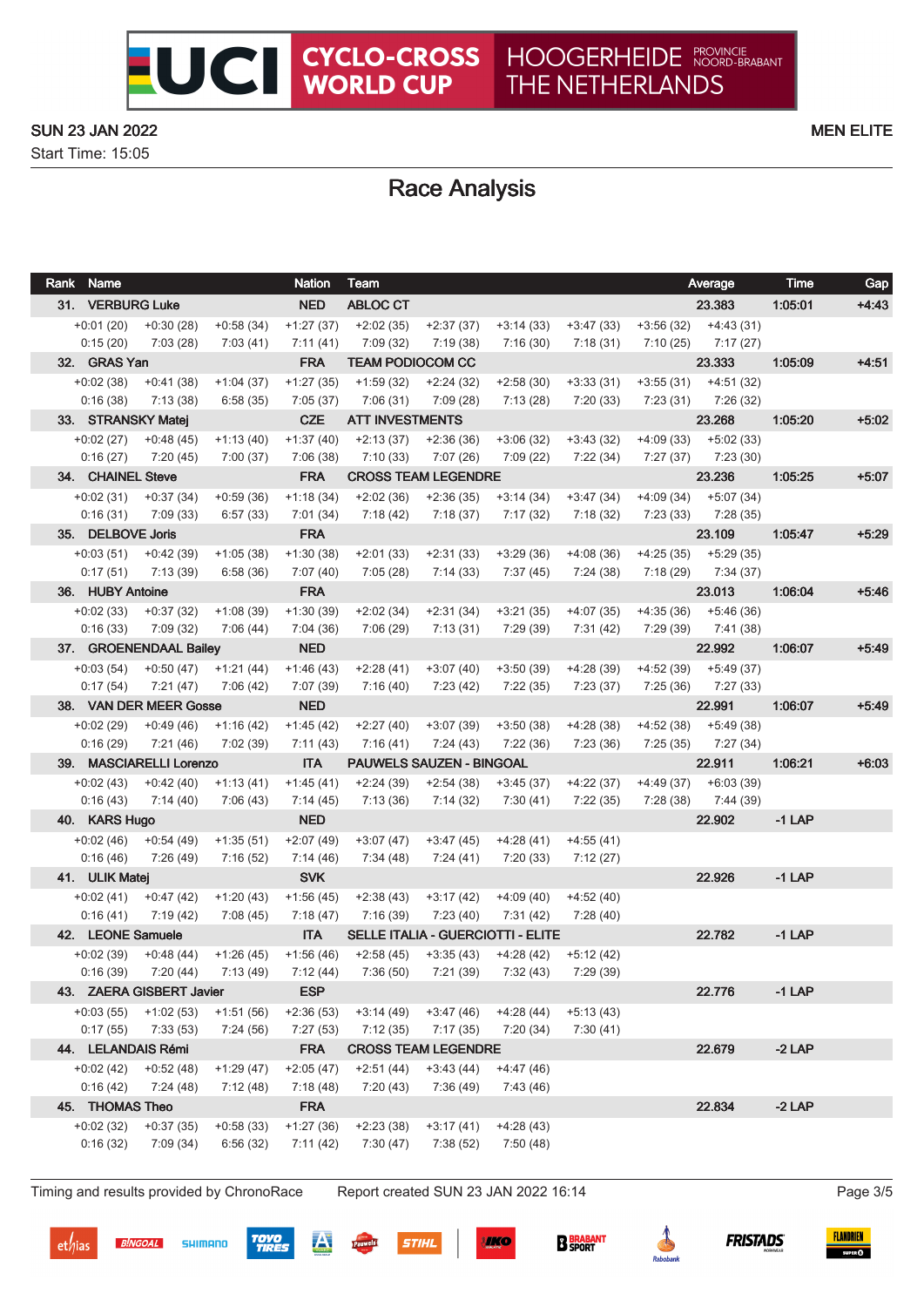Start Time: 15:05

## Race Analysis

| Rank Name              |                                                |                         | <b>Nation</b>           | Team                                |                                    |             | Average | <b>Time</b> | Gap |
|------------------------|------------------------------------------------|-------------------------|-------------------------|-------------------------------------|------------------------------------|-------------|---------|-------------|-----|
| 46. KOCKELMANN Raphael |                                                |                         | <b>LUX</b>              |                                     |                                    |             | 22.680  | $-2$ LAP    |     |
|                        | $+0.03(58)$ $+0.58(50)$ $+1.35(48)$            |                         | $+2:16(51)$             | +3:07 (46)                          | +3:51 (47)                         | $+4:46(45)$ |         |             |     |
| 0:17(58)               | 7:29 (50)                                      | 7:12 (47)               | 7:23 (51)               | 7:25 (45)                           | 7:28 (46)                          | 7:34 (44)   |         |             |     |
|                        | 47. RODRIGUEZ NOVOA Miguel                     |                         | <b>ESP</b>              |                                     |                                    |             | 22.495  | $-2$ LAP    |     |
|                        | $+0.02(50)$ $+0.48(43)$ $+1.27(46)$            |                         | $+2:06(48)$             | $+3:28(50)$                         | $+4:18(49)$                        | $+5:09(48)$ |         |             |     |
| 0:16(50)               | 7:20 (43)                                      | 7:14 (50)               | 7:21(50)                | 7:56 (57)                           | 7:34 (48)                          | 7:30 (40)   |         |             |     |
| 48. HARTER Luca        |                                                |                         | <b>GER</b>              |                                     |                                    |             | 22.587  | $-2$ LAP    |     |
|                        | $+0.03(55)$ $+1.02(54)$                        | $+1:35(50)$             | $+2:12(50)$             | $+3:07(48)$                         | $+3:51(48)$                        | $+4:57(47)$ |         |             |     |
|                        | $0:17(55)$ $7:33(54)$                          | 7:08 (46)               | 7:19 (49)               | 7:29 (46)                           | 7:28 (45)                          | 7:45 (47)   |         |             |     |
| 49. MAARD Filip        |                                                |                         | <b>SWE</b>              |                                     | <b>MOTALA AIF SERNEKE ALLEBIKE</b> |             | 22.212  | $-3$ LAP    |     |
|                        | $+0.02(47)$ $+1.03(55)$                        | $+1:44(53)$             | $+3:02(57)$             | $+4:04(55)$                         | +4:48 (50)                         |             |         |             |     |
|                        | $0:16(47)$ 7:35 (55)<br>50. ALVARADO Salvador  | 7:16 (51)               | 8:00(61)<br><b>NED</b>  | 7:36 (51)                           | 7:28 (44)                          |             | 22.211  | $-3$ LAP    |     |
|                        | $+0.03(57)$ $+1.01(51)$                        | $+1:48(54)$             | $+2:41(54)$             | $+3:44(51)$                         | $+4:48(51)$                        |             |         |             |     |
| 0:17(57)               | 7:32 (51)                                      | 7:22 (54)               | 7:35(57)                | 7:37 (52)                           | 7:48 (53)                          |             |         |             |     |
|                        | 51. KOSTECKI Patryk                            |                         | <b>POL</b>              |                                     |                                    |             | 22.104  | $-3$ LAP    |     |
|                        | $+0.03(53)$ $+1.11(61)$                        | $+2:10(59)$             | $+3:02(59)$             | $+4:06(57)$                         | $+4:59(53)$                        |             |         |             |     |
|                        | $0:17(53)$ $7:42(61)$                          | 7:34 (59)               | 7:34 (56)               | 7:38 (55)                           | 7:37 (51)                          |             |         |             |     |
|                        | 52. ANDERSON Jonathan                          |                         | <b>USA</b>              |                                     |                                    |             | 22.106  | $-3$ LAP    |     |
|                        | $+0.04(61)$ $+1.10(60)$                        | $+2:10(60)$             | $+3:02(58)$             | $+4:05(56)$                         | $+4:59(52)$                        |             |         |             |     |
| 0:18(61)               | 7:40 (57)                                      | 7:35(60)                | 7:34(55)                | 7:37(54)                            | 7:38(50)                           |             |         |             |     |
| 53. TOEMKE Pascal      |                                                |                         | <b>GER</b>              |                                     | <b>SCHAMEL P/B KLOSTER KITCHEN</b> |             | 22.084  | $-3$ LAP    |     |
|                        | $+0.03(60)$ $+1.02(52)$                        | $+1:48(55)$             | $+2:41(55)$             | +3:54 (53)                          | +5:01 (54)                         |             |         |             |     |
| 0:17(60)               | 7:33 (52)                                      | 7:21 (53)               | 7:35(58)                | 7:47 (56)                           | 7:51 (54)                          |             |         |             |     |
| 54. CRISPIN Mickael    |                                                |                         | <b>FRA</b>              |                                     | <b>CROSS TEAM LEGENDRE</b>         |             | 22.080  | $-3$ LAP    |     |
|                        | $+0.02(49)$ $+1.07(56)$                        | $+1:59(57)$             | $+2:42(56)$             | $+3:44(52)$                         | +5:02 (55)                         |             |         |             |     |
| 0:16(49)               | 7:39 (56)                                      | 7:27(57)                | 7:25(52)                | 7:36(53)                            | 8:02(55)                           |             |         |             |     |
| 55. JINDRICH Pavel     |                                                |                         | <b>CZE</b>              |                                     |                                    |             | 21.946  | $-4$ LAP    |     |
|                        | $+0.03(59)$ $+1.10(58)$                        | $+2:14(61)$             | $+3:19(61)$             | $+4:21(58)$                         |                                    |             |         |             |     |
| 0:17(59)               | 7:41 (58)                                      | 7:39 (61)               | 7:47(59)                | 7:36 (49)                           |                                    |             |         |             |     |
| 56. HAMM Florian       |                                                |                         | <b>GER</b>              |                                     | <b>SCHAMEL P/B KLOSTER KITCHEN</b> |             | 21.743  | $-4$ LAP    |     |
|                        | $+0.02(45)$ $+1.10(59)$                        | $+2:05(58)$             | $+3:15(60)$             | $+4:38(59)$                         |                                    |             |         |             |     |
| 0:16(45)               | 7:42 (59)                                      | 7:30 (58)               | 7:52 (60)               | 7:57 (58)<br><b>TRINITY RACING</b>  |                                    |             |         | <b>DNF</b>  |     |
|                        | <b>MASON Cameron</b>                           |                         | <b>GBR</b>              |                                     |                                    |             | 23.904  |             |     |
|                        | $+0.01(24)$ $+0.23(24)$<br>$0:15(24)$ 6:56(25) | +0:37 (22)<br>6:49 (20) | $+0.53(26)$<br>6:58(29) | $+1:34(28)$ $+2:06(30)$<br>7:15(37) | 7:16(34)                           |             |         |             |     |
|                        | <b>INGUANZO MACHO Gonzalo</b>                  |                         | <b>ESP</b>              |                                     |                                    |             | 22.194  | <b>DNF</b>  |     |
|                        | $+0.02(37)$ $+0.47(41)$                        | $+1:35(49)$             | $+2:25(52)$             | $+4:00(54)$                         |                                    |             |         |             |     |
| 0:16(37)               | 7:19 (41)                                      | 7:23(55)                | 7:32(54)                | 8:09(59)                            |                                    |             |         |             |     |
|                        | <b>ROUILLER Loris</b>                          |                         | <b>SUI</b>              |                                     | <b>CROSS TEAM LEGENDRE</b>         |             | 23.245  | <b>DNF</b>  |     |
|                        | $+0:01(7)$ $+1:09(57)$                         | $+1:35(52)$             | $+1:55(44)$             | $+2:37(42)$                         |                                    |             |         |             |     |
| 0:15(7)                | 7:42 (60)                                      | 7:01(38)                | 7:02(35)                | 7:16(38)                            |                                    |             |         |             |     |
|                        | <b>VAN KESSEL Corne</b>                        |                         | <b>NED</b>              |                                     | TORMANS CYCLO CROSS TEAM           |             | 25.411  | <b>DNF</b>  |     |
| $+0:01(7)$             | $+0:01(4)$                                     | $+0:12(4)$              | $+0:04(5)$              |                                     |                                    |             |         |             |     |
| 0:15(7)                | 6:34(4)                                        | 6:46(18)                | 6:34(4)                 |                                     |                                    |             |         |             |     |
|                        |                                                |                         |                         |                                     |                                    |             |         |             |     |

Timing and results provided by ChronoRace Report created SUN 23 JAN 2022 16:14 Page 4/5

**BINGOAL**